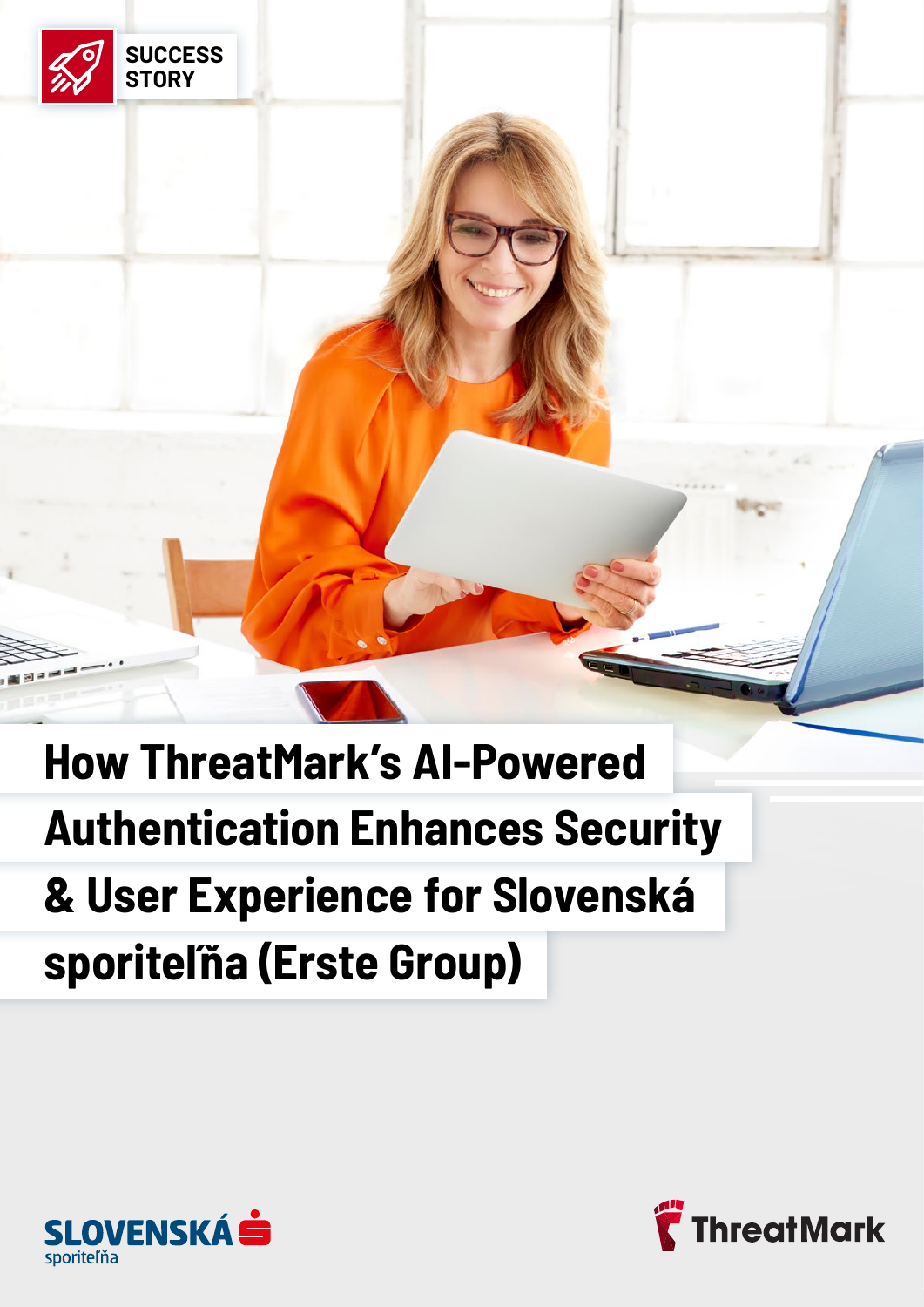**TreatMark** 

Slovenská sporiteľňa, part of Erste Group, with over 1 million clients, decided to use ThreatMark's AI-powered risk-based authentication to upgrade its business flow & enhance security. As a direct result, the bank now saves at least  $E1$  million every year while providing enhanced user experience for its clients. It is fully protected against various types of cyber threats & fully compliant with Payment Services Directive (PSD2) RTS requirements.

Slovenská sporiteľňa knew that the majority of users access their internet banking platform for legitimate reasons, and yet, they are bothered by one-time-password SMS's at every login. Many SMSs are sent in vain, and bank's end-users are unjustifiably **disrupted during their experience.** On top of that, sending SMS's is costly and it's **not secured**, as the messages can be intercepted.

After consulting ThreatMark, the Slovenská sporiteľňa has decided to deploy ThreatMark's Anti-Fraud Suite (AFS) for all their online channels. After a quick deployment, ThreatMark utilized **data about devices, user behavior** (behavioral biometrics), **transactions**, and other **contextual data across digital channels.**  The collected data is then processed in **real-time** using state-of-the-art machine learning algorithms and as a result a Risk Score is generated. If the Risk Score is low, the authentication element is not activated; when high, the authentication method (SMS) is escalated & sent.

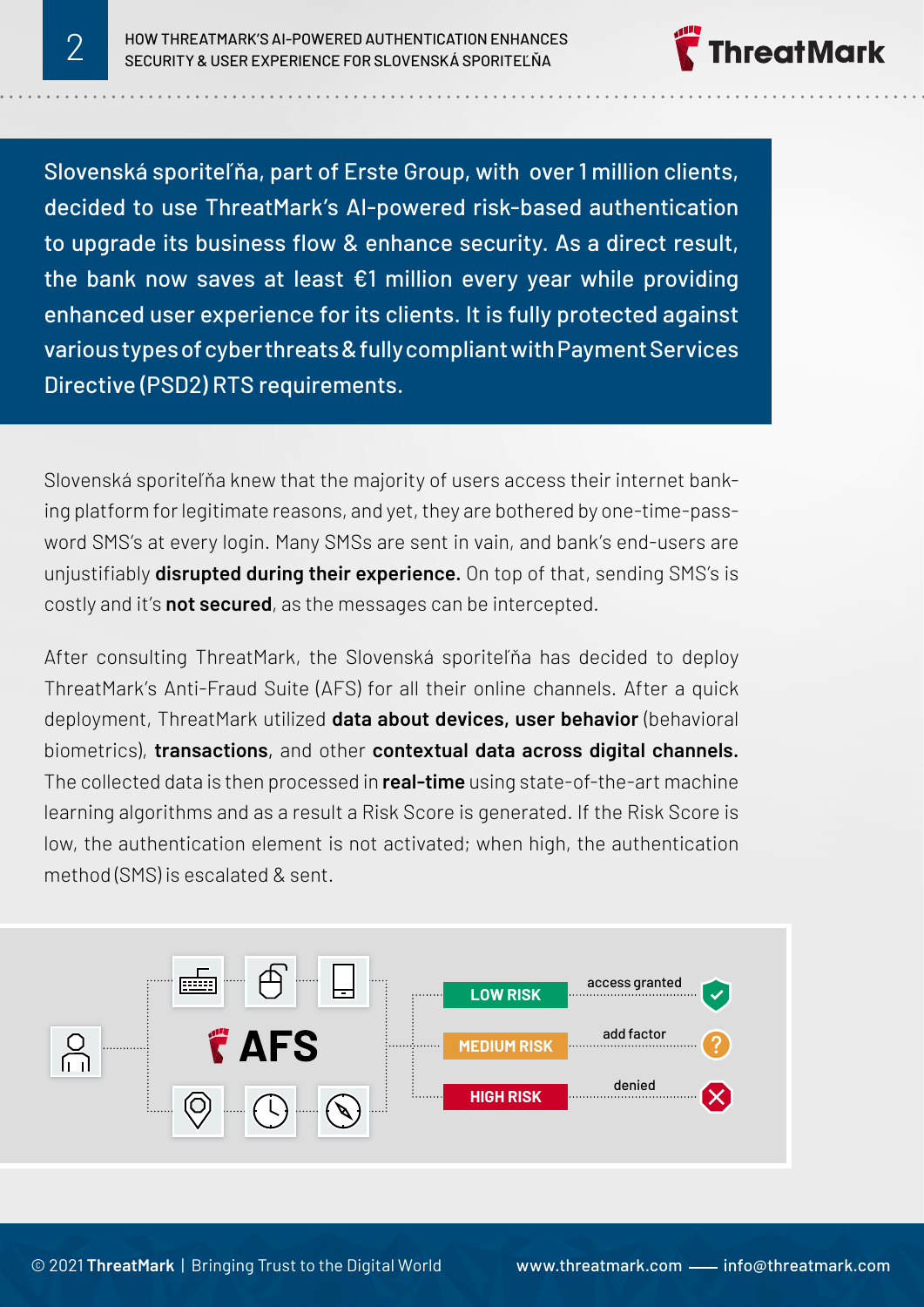HOW THREATMARK'S AI-POWERED AUTHENTICATION ENHANCES<br>3 SECURITY & USER EXPERIENCE FOR SLOVENSKÁ SPORITEĽŇA

With ThreatMark's adaptive user identification most users experience **frictionless authentication & seamless transaction authorization.** ThreatMark's system invokes strong authentication for high-risk logins and transactions only, meeting the necessary PSD2 requirements.

As a result, less than **10% of logins would require manual multi-factor authentication,** which **reduces friction dramatically.** High-risk logins or transactions are directly denied.

Per Ján Adamovský, the Bank's CISO, the ThreatMark's AI-Powered seamlessauthentication did not only help with the PSD2 compliance but also **saved €1 million,** otherwise spent on SMS's (in comparison with previous years).

Previously, the bank's end-users usually spent **10 seconds on the login page on average.** With ThreatMark's AFS, this time has been **reduced by more than 50%.** Moreover, having the contextual info about each session and transaction ThreatMark identified **100% cyber threats during the test.**

ThreatMark showed a 70% better detection rate than the competition, preventing various types of cyber threats. The Bank's Fraud Analysts also noticed a 90% drop in false positives as a result of an in-depth overview of every session recorded in the AFS.



*ThreatMark's solution was able to identify threats in 100% test cases and shown 70% better detection rate than other tested competitors.*

**ThreatMark** 

<u>r c</u>



**Ján Adamovský** Chief information security officer